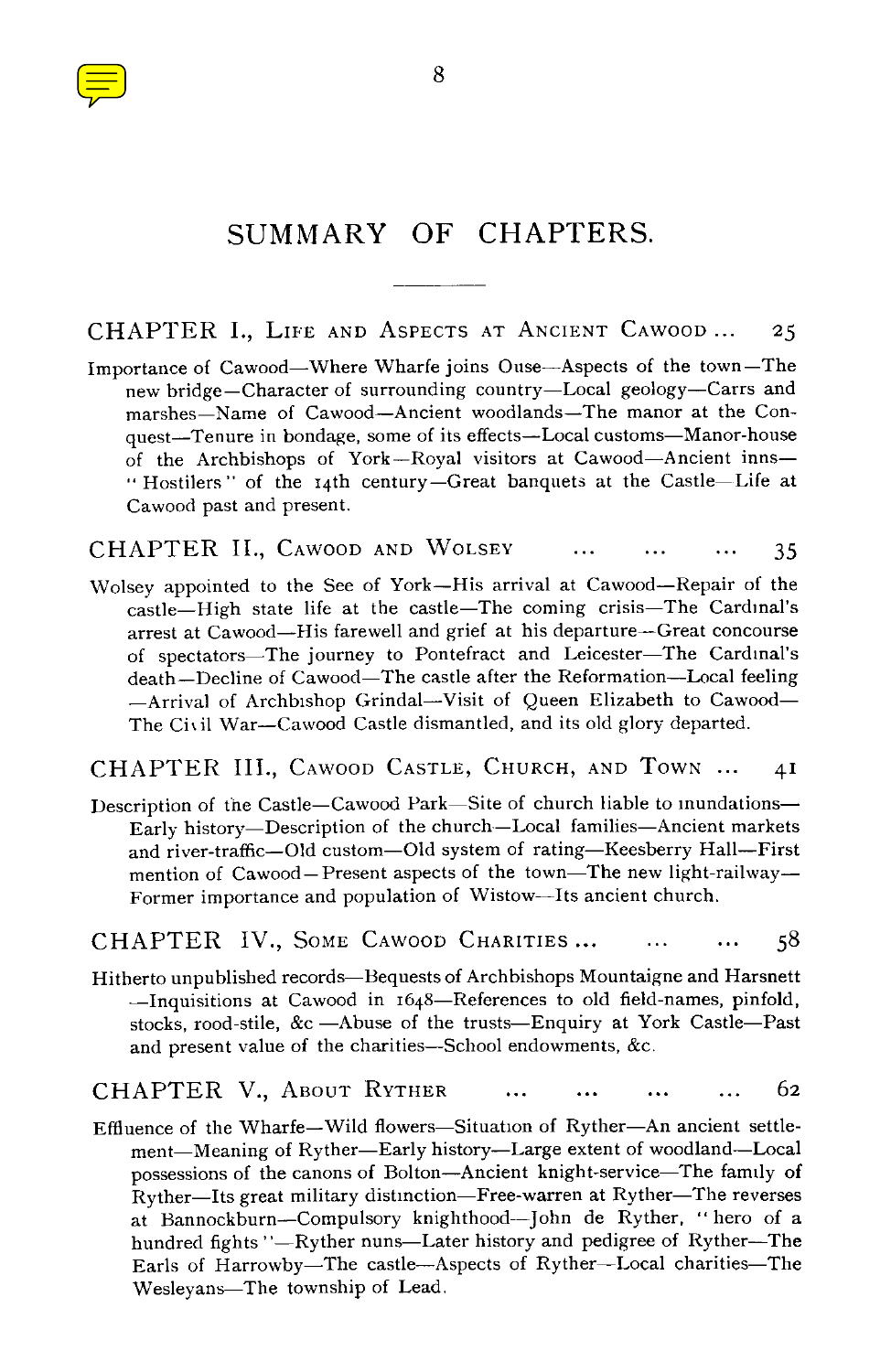| CHAPTER VI., RYTHER CHURCH<br>77                                                                                                                                                                                                                                                                                                                                                                                                                                                                                                                                                                                                                                                                                                                                                              |
|-----------------------------------------------------------------------------------------------------------------------------------------------------------------------------------------------------------------------------------------------------------------------------------------------------------------------------------------------------------------------------------------------------------------------------------------------------------------------------------------------------------------------------------------------------------------------------------------------------------------------------------------------------------------------------------------------------------------------------------------------------------------------------------------------|
| Unique collection of stone altars-Preservation of relics-Popularity of St.<br>William, Archbishop of York-His portrait in the church-Architectural<br>description of the fabric-The ancient monuments-The Robinson brasses-<br>Restorations of the church-Grant to Appleton Nunnery-Taxation of the<br>living-The registers-List of rectors.                                                                                                                                                                                                                                                                                                                                                                                                                                                  |
| CHAPTER VII., CHURCH FENTON: ITS ASPECTS<br><b>AND</b>                                                                                                                                                                                                                                                                                                                                                                                                                                                                                                                                                                                                                                                                                                                                        |
| HISTORICAL RECORDS<br>80                                                                                                                                                                                                                                                                                                                                                                                                                                                                                                                                                                                                                                                                                                                                                                      |
| Landscape effects-Wild flowers-Apple-land-The autumn-crocus--Name of<br>Fenton-History of the manor--Ancient landowners--Old field-names-<br>Wapentake courts—Ancient charters—Population in 1378—An unpublished<br>inquisition-The Civil War-The Jacobite rebellion-A diabolical murder                                                                                                                                                                                                                                                                                                                                                                                                                                                                                                      |
| CHAPTER VIII., THE CHURCH, VILLAGE, AND OLD                                                                                                                                                                                                                                                                                                                                                                                                                                                                                                                                                                                                                                                                                                                                                   |
| FAMILIES OF CHURCH FENTON<br>97                                                                                                                                                                                                                                                                                                                                                                                                                                                                                                                                                                                                                                                                                                                                                               |
| Antiquity of the church—Its dedication—Description of the church, and archi-<br>tectural details-Singular position of holy-water stoup-Prebendary of<br>Fenton—The vicars—Old families—Old houses—Remains of ancient cross.                                                                                                                                                                                                                                                                                                                                                                                                                                                                                                                                                                   |
| CHAPTER<br>IX., BOLTON PERCY: ITS HISTORY AND OLD                                                                                                                                                                                                                                                                                                                                                                                                                                                                                                                                                                                                                                                                                                                                             |
| <b>FAMILIES</b><br>105                                                                                                                                                                                                                                                                                                                                                                                                                                                                                                                                                                                                                                                                                                                                                                        |
| Picturesque aspects-The vine and rosemary-Old houses-Evidences of the Ice<br>Age-Many Boltons in Yorkshire and consequent confusion-The manor of<br>Bolton Percy-Methods of land cultivation at the Conquest-The soke of<br>Healaugh an important heritage—The pre-Conquest church—The Percies<br>and their Yorkshire castles—Successive owners of Bolton Percy—Peculiar<br>anomaly in the ownership of the church and manor-Grant of free-warren-<br>Plague and murrain—Effects at Bolton Percy—Population in 1378—The Lords<br>Beaumont-Sale of the manor to the Fairfaxes-The Duke of Buckingham<br>aud Mary Fairfax married at Bolton Percy-Sale of the manor to the Milners<br>-Old families-The Wickhams-Some notable connections with Bolton<br>Percy-Manor of Hornington-The Kendalls |
| CHAPTER X. BOLTON PERCY: OLD CUSTOMS<br>AND                                                                                                                                                                                                                                                                                                                                                                                                                                                                                                                                                                                                                                                                                                                                                   |
| EVENTS<br>116                                                                                                                                                                                                                                                                                                                                                                                                                                                                                                                                                                                                                                                                                                                                                                                 |
| Village life in the olden times. The parish accounts. Lord Fairfox and King                                                                                                                                                                                                                                                                                                                                                                                                                                                                                                                                                                                                                                                                                                                   |

Village life in the olden times—The parish accounts—Lord Fairfax and King James IL—Perambulation of boundaries—Wandering beggars—A woman of Bolton Percy publicly whipped—Local wild animals—Sparrow-shooting— A remarkably late occurrence of the beaver at Bolton Percy-Suitable habitats of the beaver—A Book of Briefs—Some old church restorations— The church of St Olave's, York—The Ripponden flood—Horse-races at Bolton Percy—Carriage of letters—Bequests to the poor—Brockett Hall and the Brocketts—Bolton Lodge and its tenants—Old inn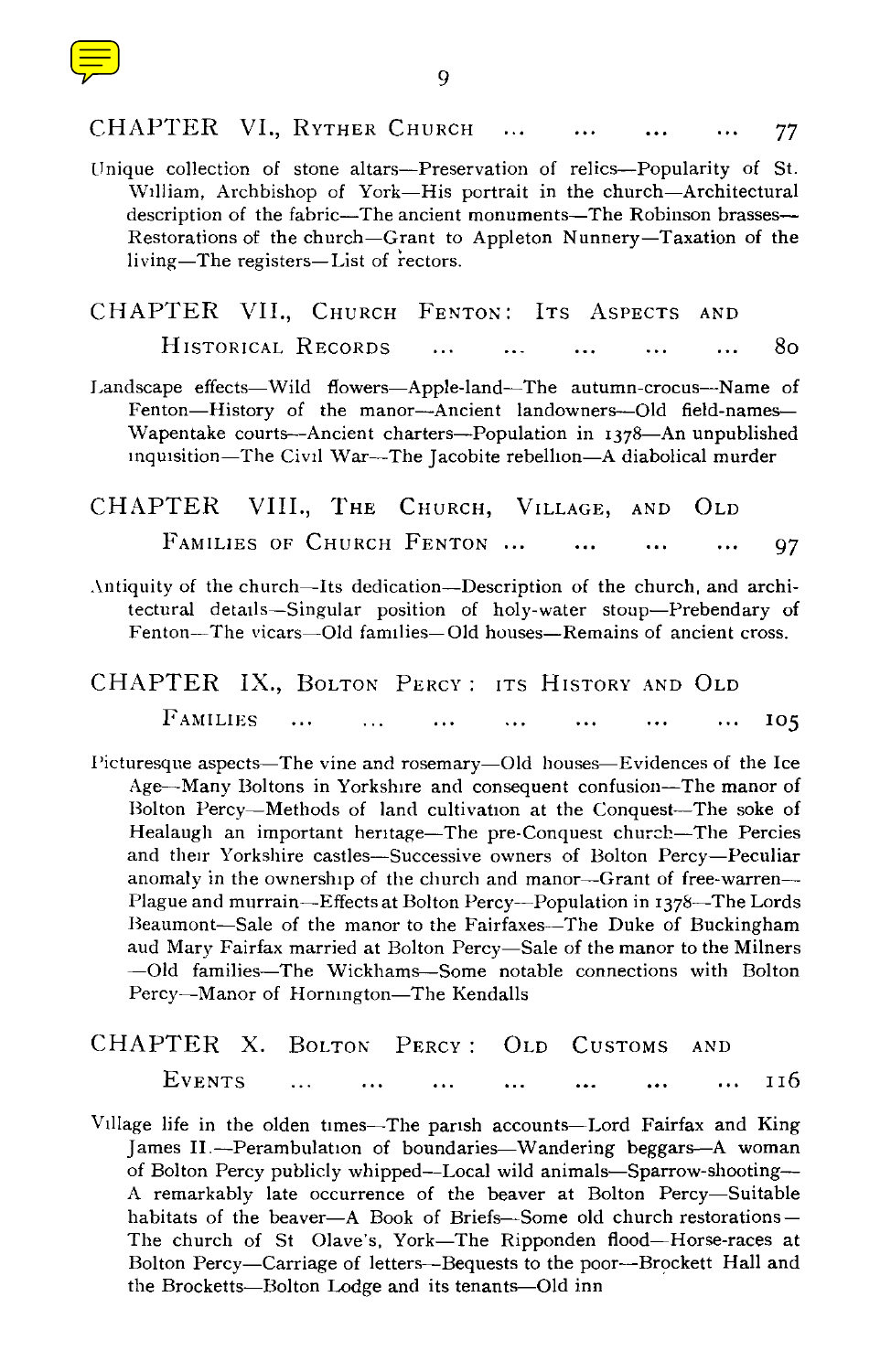

### BOLTON PERCY ... ... ... ... ... ... ... 12I

License to erect a castle at Bolton Percy—Was the castle ever built ?—The castle at Spofforth—The 15th century manor-house at Bolton Percy—Its site and aspects—Traditions of Robin Hood—Historical records of the church— Description of the church—Pagan and Christian ritual—Burial of Ferdinando, Lord Fairfax—Chantry in the church—Barker family—Local customs—A curious dispute about the Hall pew—Local recusancy—The old church bells —Burials in woollen—Old tithe-barn—The rectory—The old rectors—Torre's omissions—Recent rectors

### CHAPTER XII., APPLETON ROEBUCK AND NUN APPLETON 139

Importance of Appleton in Saxon times—Relics of pre-historic occupation— Early history—The foundation of Appleton Nunnery—The monastic fishpond—The Cistercian system—The origin of first-fruits—Rushes and rushlights—The Fauconberg family—The right to dower—Civilization in the 15th century—General demoralization—Monastic relaxation—Charges against the Nuns of Appleton—Stringent regulations—The story of the wooing of Isabel Thwaites by William Fairfax—An unfounded romance —Their marriage at Bolton Percy—A notable alliance—Suppression of the Nunnery—Fairfaxes opposed to the Dissolution—Public unrest and tyranny of the " reformers " —Execution of the aged Countess of Salisbury—Grant of site, &c., of Nun Appleton—Erection of the Hall, the home of the great Lord Fairfax—Sale of the estate to the Milners—Purchase by Mr (now Sir) Angus Holden— Pedigree of Holden—The Markham Family—Description of the mansion— An attractive neighbourhood—Local natural history—The village of Appleton

### CHAPTER XIII., COLTON, STEETON, AND THE FAIRFAXES 155

Prehistoric evidences at Woolas—Name of Colton—Manorial history and some results of subinfeudation—The creation of new manors—The old Hall at Colton—Local aspects—The new church—Old beliefs and customs—Incense and flowers—History of Steeton—Local landowners—Accession of the Fairfaxes to Steeton—Sir Guy Fairfax built Steeton Hall—Antiquity of chapel —A confusion of Steetons—Alliance of Fairfax with Coates' family of Craven —Steeton Hall made a farm-house—Description of the Hall—Interesting inventory of effects at the Hall in 1558—Chimneys a novelty—The chapel, its ancient arms, and Fairfax associations—The chapel removed

### CHAPTER XIV., BILBROUGH... ... ... ... ... 165

Situation of Bilbrough—A supposed Roman look-out post—Prehistoric tumuli-- Recent excavations at Bilbrough Hill--A large tumulus—Antiquity of the church, and its position near the Roman camp—History of the manor—Local families—Purchase of the manor by the Fairfaxes—Its subsequent sale and purchase by Admiral Fairfax in 1716—The old manor-house—The Fairfaxes resident in the neighbourhood over seven centuries—Pedigree of the Fairfaxes —The York and Ainsty Hunt—The American Fairfaxes —Their old home in Virginia—The late Lord Fairfax—Old family portraits at Bilbrough—The church and its re-erection in  $1844$ —The Nortons—The great Lord Fairfax buried in the Norton Chapel—Local memorials—The churchyard—Dedication of the church—Its endowments and the Parliamentary report—The village of Bilbrough, and surrounding scenery.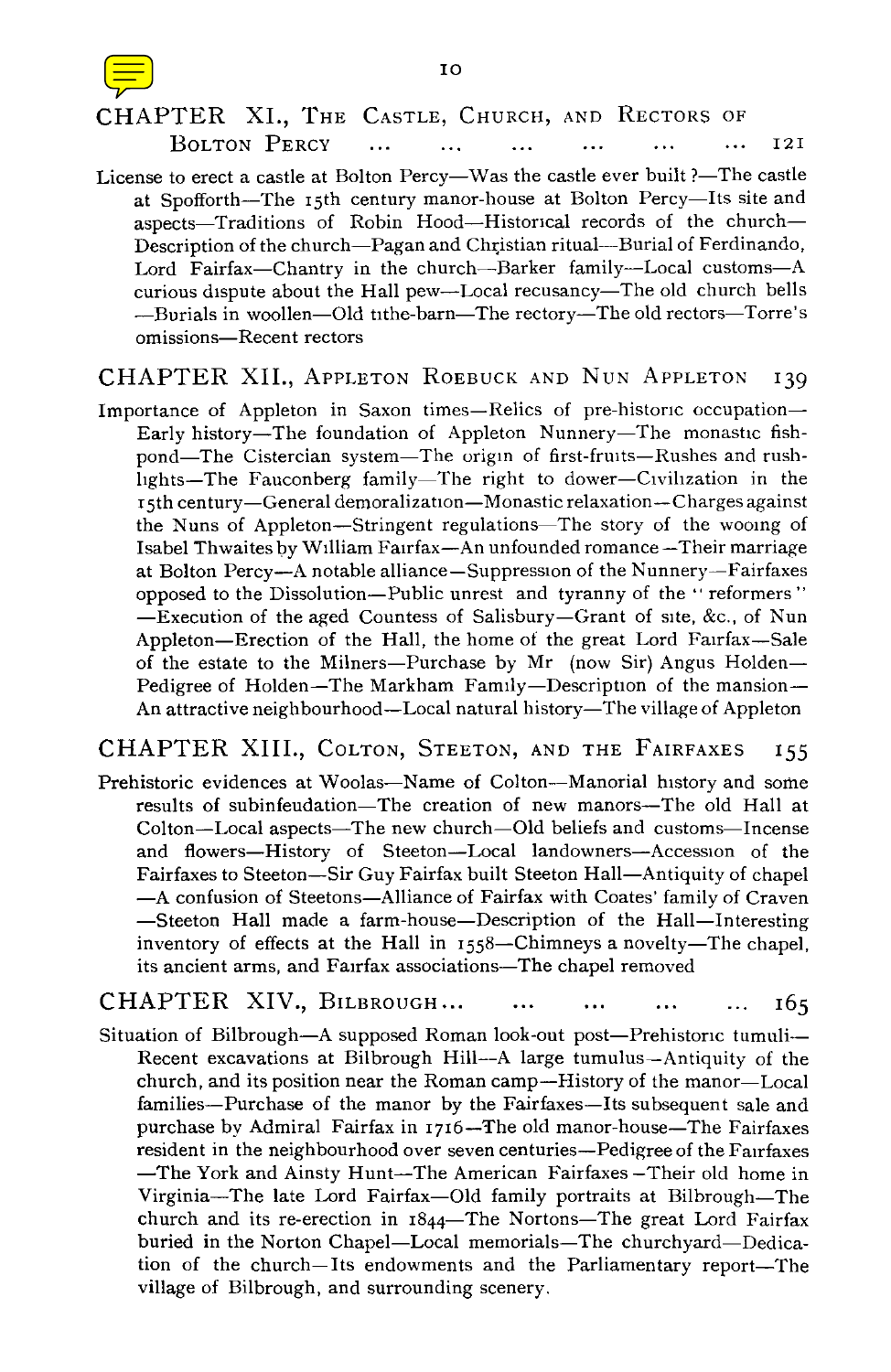

### CHAPTER XV., KIRKBY WHARFE ... ... ... ... 177

Geological aspects—Curious phenomena—Architectural qualities of the Magnesian Limestone—Ancient settlements—Flint relics found at Kirkby Wharfe— Discovery of a Roman inscribed tablet—Local sculptured crosses in the church —Kirkby Wharfe a Danish settlement —Historical records-Old families—Picturesque situation of the church—Description of the church— The churchyard—Registers—The vicars—Biographical notices—The vicarage houses—Rural aspects of the village—Old customs.

CHAPTER XVI., GRIMSTON PARK ... ... ... ... 193

Ancient cultivation— Meaning of Grimston— Grim in the A -S. dedication stone at York—The manor of Grimston—The manor-house—Local families—The Stanhopes and Gascoignes—Purchase of the manor by Lord Howden—Local field names—Duke of Wellington at Grimston—Sale of Grimston to Lord Londesborough, and afterwards to John Fielden, Esq.—Description of the mansion—A remarkable collection of relics—The park and gardens—Former population of Grimston—Schools—Bella Hall estate

### CHAPTER XVII., ULLESKELF ... ... ... ... 203

A place without a history —Importance of Ulleskelf in pre-Norman times— Gallows at Ulleskelf—Some important discoveries—Meaning of Ulleskelf— The manor with church—Historical records—Baptisms at Ulleskelf— Population in 1378—Local men in the wars—Old families—Village aspects —An ancient homestead—A great fire—Disappearance of the old church Erection of the new church—Wesleyan Chapel and National School

### CHAPTER XVIII., ROUND ABOUT TOWTON ... ... 210

North Milford—The ancient family of Ledes—Custom of garsome—Milford Hall Manor of Towton—Baron Hawke—Towton Hall—The great Battle of Towton—The site of the battle—The burial trenches—Lord Dacre's tomb— Horse and warrior interred together—Local discoveries—Some relics : a Towton battle-axe—The Towton roses, a foolish belief—The 15th century memorial chapel.

### CHAPTER XIX., ABOUT SAXTON AND ABERFORD ... ... 218

Scarthingwell Hall—Catholic chapel—Village of Saxton—A wayside cross—The Cock Beck—Lead Hall and church—Peculiar endowment of the church— Around Aberford—A wealth of wild-flowers—Roman road -Name of Aberford —Charter for a market —The church—Its unusual dedication—Murder of a vicar—Aberford on a main highroad—Local plagues—Registers of the church-Effects of plagues, &c -Abstracts from registers-Tithe-barn-Local pin trade--" Sammy Hick "-Table of former occupations at Aberford Pinfold and ducking-stool—The bridge—Aberford longevity—Barwick-in-Elmet—Old hall— Lotherton—Sturton Grange —Becca Hall—Old inn— Supposed Roman bridge.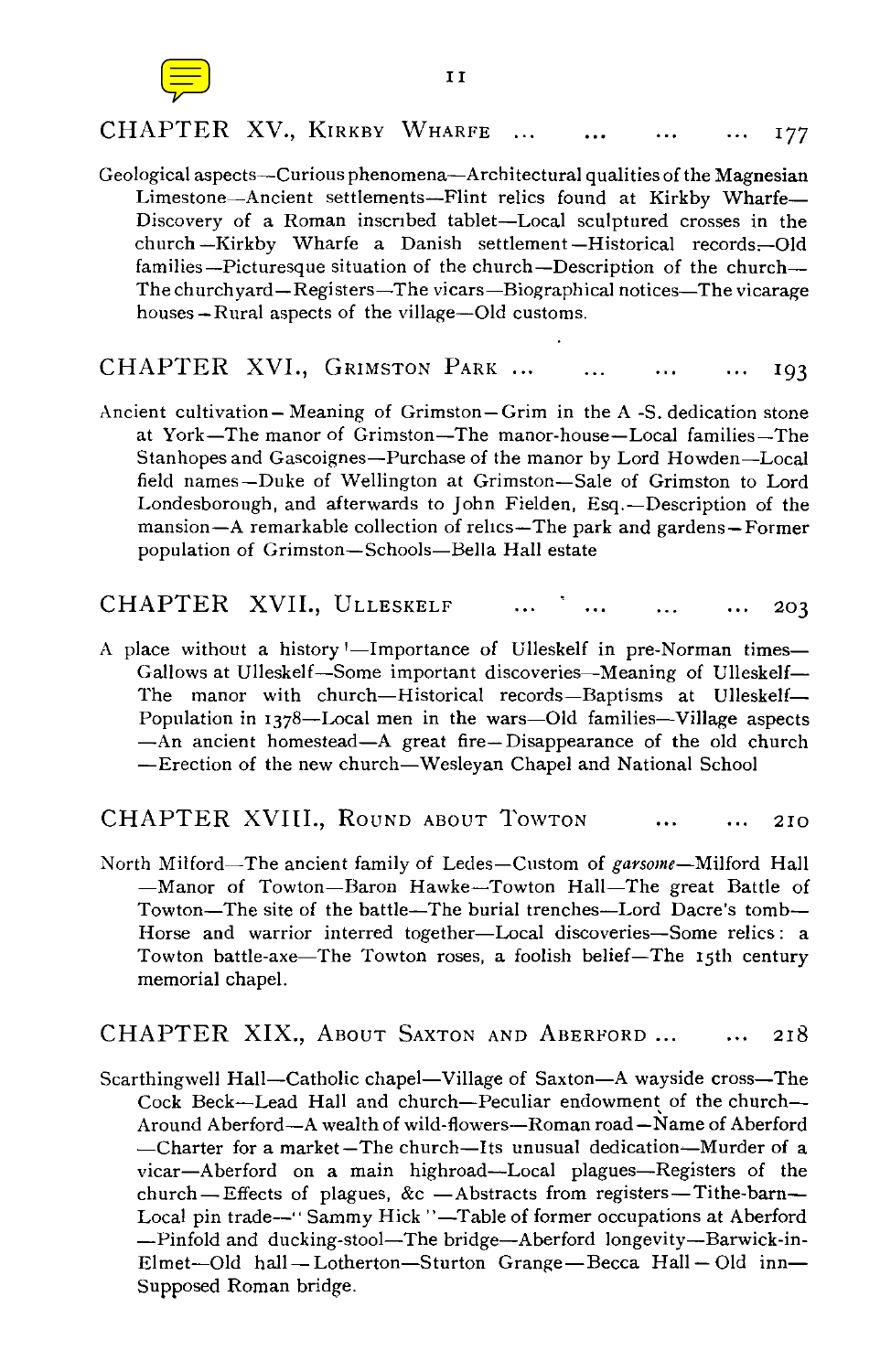

### CHAPTER XX., TADCASTER IN PRE-NORMAN TIMES ... 229

Prehistoric Tadcaster–A British station–British footways–Situation of the early church–The Calatum of Ptolemy–Celtic origin of the Roman Calcaria-- Discovery of skeleton and stone weapon–St. Heiv and Tadcaster–Kelcbar *als.* Kelbar–Newton Kyme not Calcaria – Was "Tatha " in 1066 Tadcaster ?-Name of Tadcaster–Tadcaster on Ermyn Street–Position and extent of Roman camp–• ' Castle Hill "–Roman finds–A remarkable bronze ringed celt found at Tadcaster–Other discoveries–The " Street of Tombs"–Roman interments–Details of direction of the Roman road through Tadcaster– Notes on occupation of district by Saxon and Dane–Tadcaster a Danish mint –The castle mounds–Evidences of a stone-built castle

# CHAPTER XXI., TADCASTER: RECORDS OF EIGHT CENTRURIES. PART I. ... ... ... ... ... ... 239

Tadcaster a royal residence before the Conquest-The castle of King Olaf-William the Conqueror at Tadcaster–His capture of York –Tadcaster spared from devastation-Its rapid development-Domesday testimony-System of cultivation–No church at the Conquest–Manor of Malchetone – Large grants to Percy–Early records of the Percies–Percy pedigree–King John at Tadcaster–York Minster built of Tadcaster stone–Charter for market and fair in 1270–Grant of free warren in 1295 – Antiquity of local quarries –Leased by the monasteries – Early toll at Tadcaster Bridge–Local enquiry in 1258–Mills, manor-house, and public oven–Bond-tenants, &c

## CHAPTER XXII., TADCASTER : RECORDS OF EIGHT CEN-TURIES. PART II.... ... ... ... ... ... 247

Local effects of the battle of Bannockburn–Invasion of Scots–Destruction at Tadcaster in  $1318$ -Depreciation of the church living - A calamitous era-The Black Death and its ravages –Social and economic comparisons with Tadcaster – Fourteenth century taxation – Local taxpayers – Trade and progress stifled –Vicar of Tadcaster succumbs to the Black Death–Terrible mortality–No Parliament–Scarcity of labourers–The status of Tadcaster in 1378–Local breweries and hostilers–Tadcaster and the war in 1408–A local attainder–Wars of the Roses –Scene on Tadcaster Bridge–Edward IV. at Tadcaster –Progress of Princess Margaret through Tadcaster–The Catholic rebellions of 1538 and 1569–The Tadcaster gallows–The Duke of Somerset and the Reformation –The manor of Tadcaster –Tadcaster in the peerage –The Civil War –Lord Fairfax at Tadcaster–Local evidences of the battle at Tadcaster – Plague in  $1645$  – Annihilation of feudalism – Progress of Tadcaster– Local Protestantism –The rating of Tadcaster in 1690– The Stuart rebellion –Importance of Tadcaster in coaching times–Local inns

### CHAPTER XXIII., THE PARISH CHURCH, TADCASTER ... 265

Roman Christianity –The church a foundation of the Percies–Supposed manorhouse chapel–Discovery of a piscina– Local chapels and oratories –Dedication of the church– Chantry of St John the Baptist at Bridge end–Situation of the church and liability to inundations of the Wharfe–A memorable flood –Historical records of the church–Tadcaster in the Vatican archives–A curious indictment–Ordination of the vicarage–An unpublished record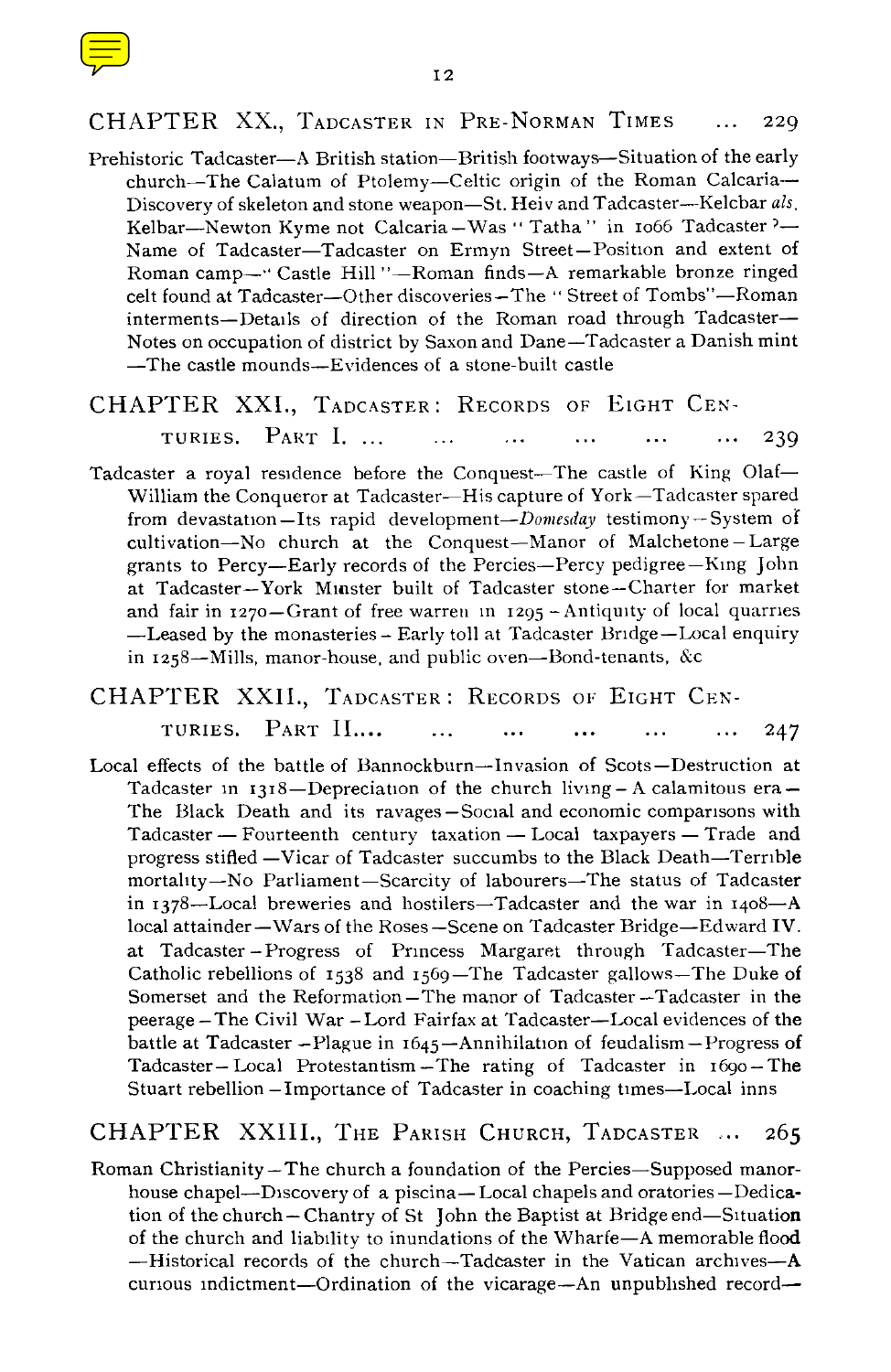

### CHAPTER XXIII., *continued*

A 13th and 14th century contrast—The tax of the Ninths—The Black Death —A local jury—Some peculiar emoluments of the early vicars—The 17th century : a scene in the church—Its present appearance—Some archæological features—The chantry-chapels—Their foundation and history—List of chaplains—Local family memorials—The registers—List of vicars, with biographical notices—The old churchyard

# CHAPTER XXIV., TADCASTER NONCONFORMIST AND OTHER<br>INSTITUTIONS ... . .. ... ... ... 281

The Grammar School--Its origin in Saxon times—Originally held in the church Re-founded by Bishop Oglethorpe—The Bishop's will—Some schoolmasters and pupils-The Hospital or "Bead Houses "-An ancient cross-slab-Chapel of St John the Baptist—The old Friends' Meeting House—Quaker persecution—George Fox at Tadcaster—Some local Meeting Houses—The Presbyterians—Morley Hall—Oliver Heywood at Tadcaster—Local Congregationalism — John Wesley and Benjamin Ingham at Tadcaster—The Inghamites — Wesleyans — Reform Methodists — Primitive Methodists — Roman Catholics—Town Hall—Eight Schools in the town—The oldest Sunday School in England—Present Schools—Tadcaster Union.

### CHAPTER XXV., TADCASTER OLD FAMILIES ... ... 290

The Percies and De Tadcasters—Baron and Viscount Tadcaster—Some local families deriving their names from local trades and places—Two Tadcaster merchants—The Normanvilles, Hardys, and Barkers—Will of John Barker, 1680—The Tukes and Battys—A local pedigree—The Marshalls—The Fosters of Smaws—Hartleys, Sheriffs of York—Family of Morley and " Morley Hall "—The Bellhouses and Woods—An unpublished pedigree—Other local families—Siddells and Moorhouses—Family of Potter—An Archbishop of Canterbury—Families of Shann, Smith, Bromet, &c.—Local celebrities

### CHAPTER XXVI., THE TOWN, TRADE, AND OLD INNS OF

TADCASTER .. 299

The parish of Tadcaster and Parliamentary Divisions—The Bridge, originally of Timber—Its re-erection in stone—The bill of costs—Families of Etty and Cockshott—Alterations about the Market Place—Former aspects—The old Market Cross—Gunpowder Plot celebrations—The coaching days—Old inns The *Ark* and its history—Other pre-Reformation inns—Some proceedings in chancery—Ancient inn-signs—Local survival of Roman inn custom— Queen Elizabeth and the " Savage "—Armorial signs—Warburton at the *Roebuck—Some* local innkeepers—Tadcaster an ancient post-town—The old post-office—The first mention of Tadcaster post-office—The old " runningpost "—Royal messengers—Horsemen and archers guard the King's treasure through Tadcaster—Local ancient breweries—The assize of ale—Local industries—The manufacture and dyeing of cloth—The markets and fairs— Decline of Tadcaster—Opening of local railways—Revival of brewing and malting trades—The Smith family—Tadcaster water—" Popple-wells "-Local Longevity—Events, customs, and traditions—John Wilkes and Tadcaster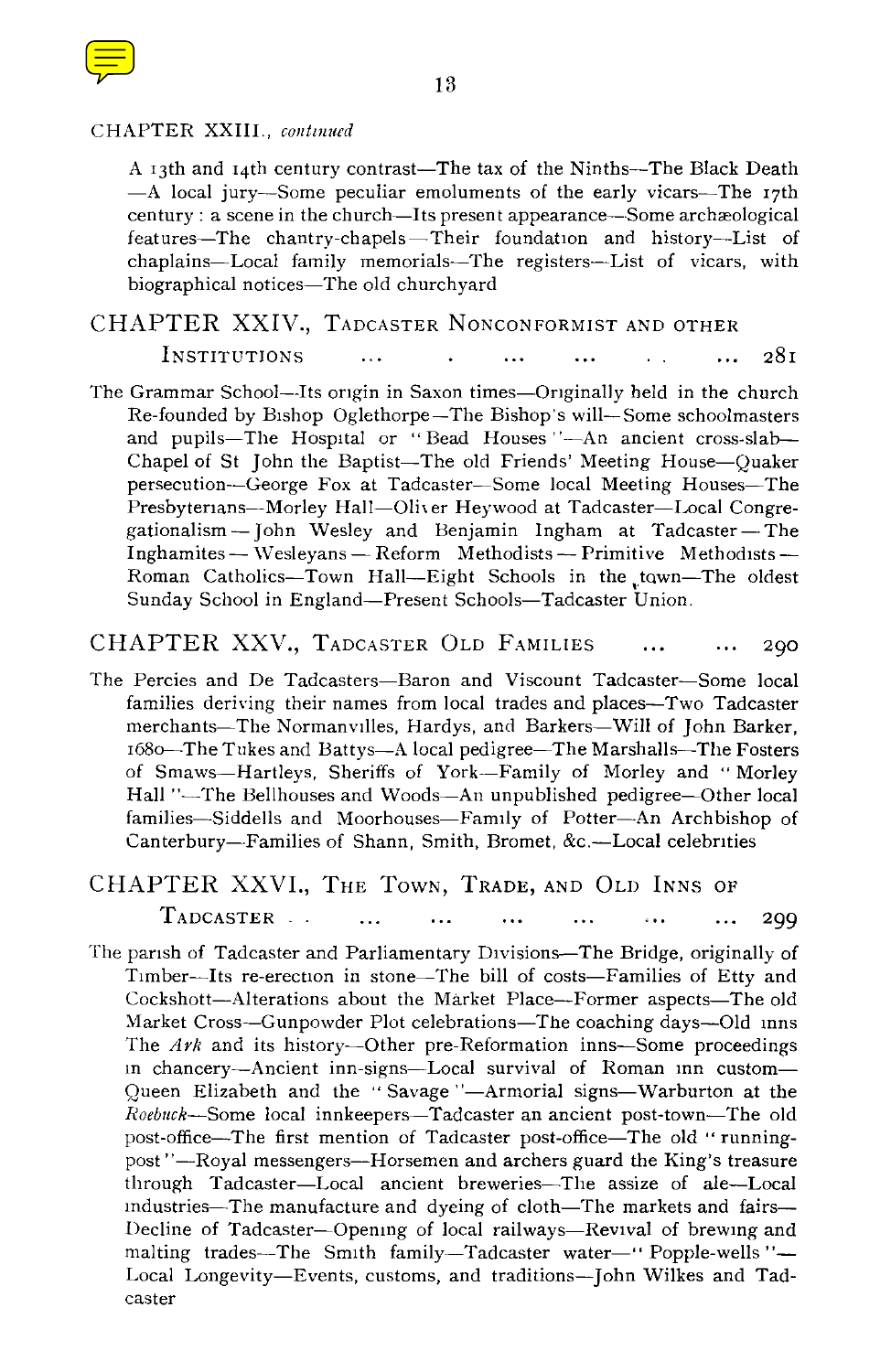

### CHAPTER XXVII., AROUND TADCASTER ... ... ... 311

Pleasant scenery—Wealth of vegetable life—The nightingale, a visitor—The road to Oxton—Ouston and Oxton—The old Hall—Local families—Wild flowers —Smaws Hall—A notable quarry—Meaning of Smaws—Its ancient families —About Stutton—Geological aspects—Thevesdale—Antiquity of Stutton cornmill—Local families and celebrities—A famous painter—A monumental work —History of Toulston—Ancient inn at Toulston—Local families—The Fairfaxes—Sale of Toulston—The old Hall—Toulston Lodge—Present and former aspects—Its owners—George IV at Toulston—Recent extension and improvements of the mansion—Some old yews

### CHAPTER XXVIII., TADCASTER V. NEWTON KYME: A GREAT BOUNDARY DISPUTE ... ... ... ... 32I

Protracted dispute—Purchase of Toulston in 1640—Reputed encroachments by Sir Robert Barwick—Toulston warren-house—The Fairfaxes at Toulston— The Earl of Northumberland's claim—An action for trespass—Reputed boundaries of Toulston manor—Toulston coney-warren—Evidence of 28 witnesses- Riding the bounds—Some old boundary-marks—Sir Thos Fairfax rides the bounds—Trial at the Assizes—Enclosure of the common in 1990— The dispute revived—Rev Henry Wray and his tithes—The case put to arbitration—Settlement of the dispute

### CHAPTER XXIX., ABOUT WIGHILL ... ... ... 329

Pleasant approaches to Wighill—Antiquity of Easedyke—An ancient peel-tower  $-Hay$  Dike—Plan of Easedyke—A separate manor—Feudal reservations— Importance of Wighill before the Conquest—Its character and population in Saxon times--Old field-names-Manor of Hagenby-- Meaning of Wighill-Conjectured murder of an Earl of Northumbria at Wighill —Moat House— Early history of Wighill—Knights Templars at Wighill—The Stapleton family—Some interesting records--The Stapletons hold Wighill for nearly 450 years—Its sale to the Wilsons—The Hawke family—Ancient aspects of Wighill —Curious customs—The church—Its History and architectural description—Recent vicars—The Rev. Dr. Hiley's *Memories of Half-a-Century.*

### CHAPTER XXX, HEALAUGH: ST. HEIV'S MONASTERY ... 345

Numerous local dedications to St Helen—Local continuance of Celtic monasticism—St. Heiu settles at Tadcaster in 6 49—Annexation of Elmete by King Edwin—His acceptance of Christianity in 627—St Heiu's monastery supposed to have been established at Healaugh—St. Hilda's ancestry— Meaning of Healaugh—Supposed memorial of St Heiu at Healaugh—A curious discovery—Comparison with other early memorials—The early dioceses and growth of monasticism.

# CHAPTER XXXI., HEALAUGH : ITS HISTORY, CHURCH, AND

"BIBLE LANDS" ... ... ... ... ... ... 349

Antiquity of socage rights—Comparison with *Beverley—Domesday* testimony— Extent of soke of Healaugh—Descent of the manor—Records of the church —Its original dedication to St. Helen—The Norman doorway—Description of the church—The late Rev R H Cooke—The Whartons of Healaugh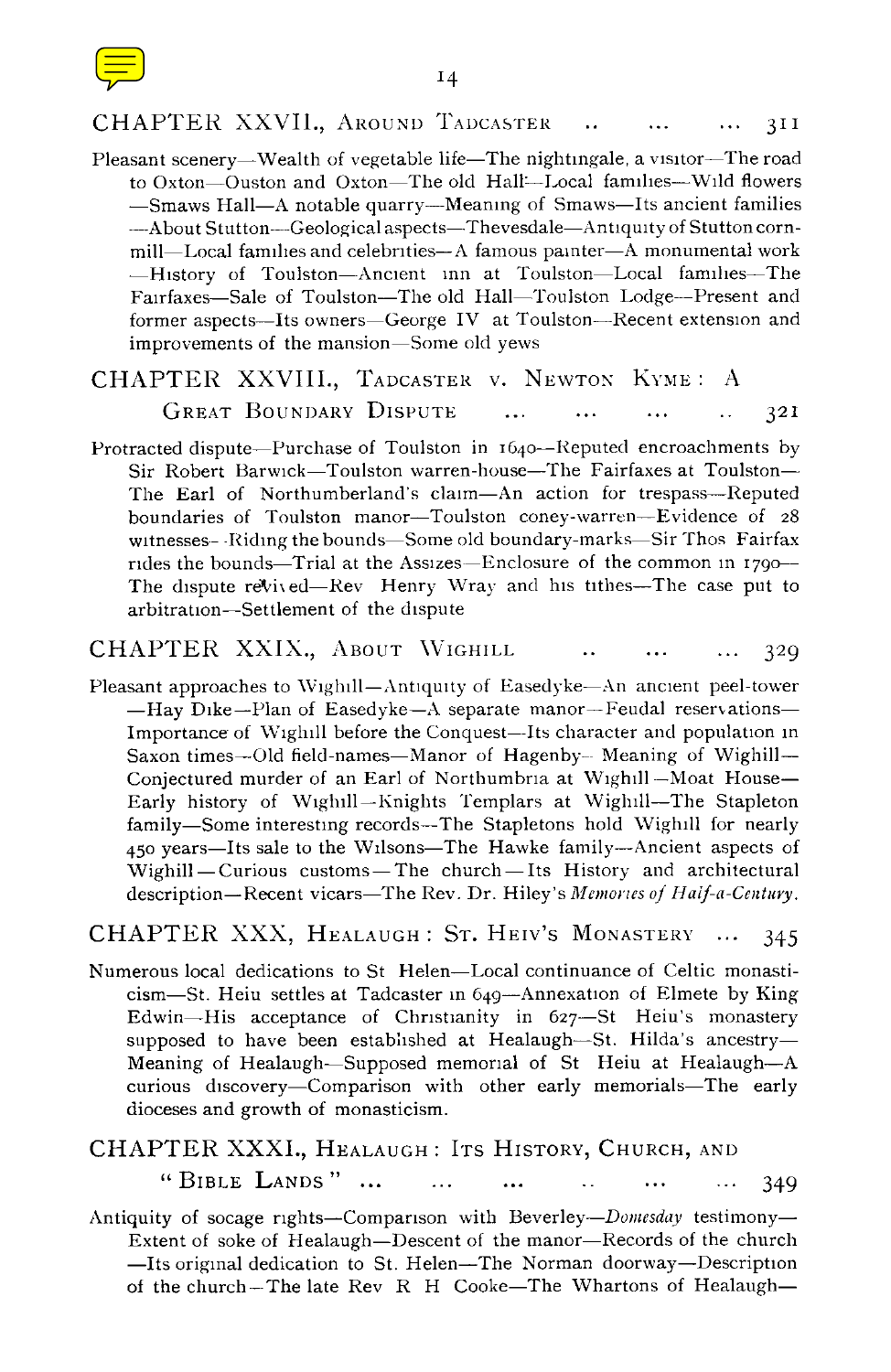

### CHAPTER XXXI , *continued*

Philip, fourth Lord Wharton-His great Bible Charity-Wrongful diversion of the trust-Memorial of the Rev Bryan Dale-Rearrangement of the charity-The present trustees-Sale of the "Bible Lands "--Purchase of Healaugh by the Brooksbank family-Picturesque aspects-The old "castle."

### CHAPTER XXXII., HEALAUGH PRIORY ... ... ... 359

An alien Priory - The present manor-house erected from the conventual buildings An Early-English Chapel-Early records of the Priory-Timber used in its erection brought from Idle-Appropriation of Healaugh Church-Local families—The 15th century vicarage—The Dissolution and sale of the estate

### CHAPTER XXXIII., NEWTON KYME  $363$

Picturesque aspects-The old castle-" Black Tom's" well-Early history-Family of De Kyme-Reputed descent of Robin Hood from the lords of Kyme--Family of Talbois-Local families in the 1 4th century-The manor obtained by the Fairfaxes in 1602 - Their long residence at Newton Kyme-Admiral Robert Fairfax-Records of the church-The rectors-Description of the church-The church-plate-The old churchyard-Descent of the manor - The Hall rebuilt - The avenue in the park -- Former aspects of the Hall-The arms of Queen Elizabeth, and autograph at Newton Kyme.

### CHAPTER XXXIV., OGLETHORPE ... ... ... ... 376

Antiquity of Oglethorpe - Parcel of the lordship of Bramham and Newton Kyme -Ancient family of Oglethorpe-The 12th century homestead-Some notable scions of the family-Bishop Owen Oglethorpe-He built Headley Hall-The Brandesby family- Pedigree of Bishop Oglethorpe-The family property -The founder of Georgia-General Oglethorpe's antecedents-Arms of Oglethorpe -Oglethorpe acquired by the Fairfaxes-Oglethorpe Hall two centuries ago-Recent history

### CHAPTER XXXV., ROUND ABOUT WALTON ... ... 384

Roman road-Discovery of Roman relics-St Helen and Christianity-St. Helen's Church at York-St Helen's Well and Chapel on the Wharfe-A local shrine-Dedications to St. Helen in Wharfedale-Moat House and Nevison-Walton, the first home of the Fairfaxes-Walton Old Hall-Remarkable mounds-Walton during the Civil War-Mill Hill--Aspects of the village-Early history-Records of the church-Old custom-Some 16th century families-The last Fairfaxes of Walton-Vicars of Walton-Description of the church-Ancient bells -A curious symbol - Restoration of the church-Parish School -Opening of a local tumulus-Thorp Arch School and the Hileys.

### CHAPTER XXXVI., SYNNINGTHWAITE PRIORY ... ... 397

A Cistercian Nunnery-Existing remains-Early history-Local possessions-Other properties - Some interments within the Priory- Grant at Dissolution Later history-Family of Synningthwaite.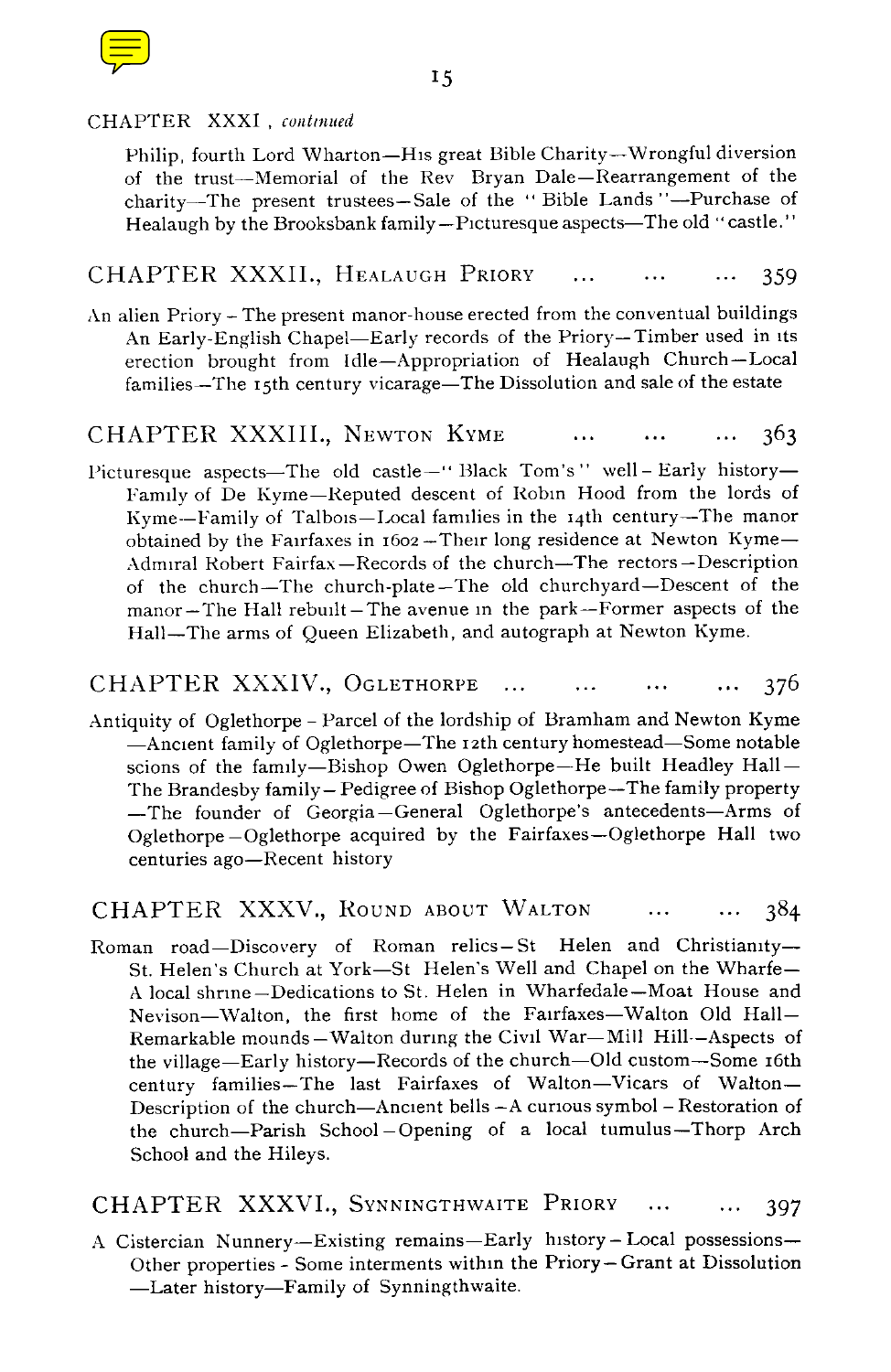

### 16

### CHAPTER XXXVII., AROUND BRAMHAM ... 400

The Bramham Moor grit-rocks–Special stone for York Minster–Early occupation of district–Local discoveries–Domesday testimony–A church and priest in 1083–The soke–Manor-house at Clifford–Count of Mortain–His portrait on the Bayeux tapestry–Bramham subfeud to the Fossard family–Curious grant–Early history–A valuable property of Nostell Priory–The Winn family–Lord Headley–Antiquity of the church–Some architectural features The vicars–Bramham Park–The famous Bramham Moor Hunt–The late Mr. George Lane-Fox  $-$  His geniality and popularity  $-$  A magnificent testimonial–His death and funeral–Recognition by the Prince of Wales– Bowcliffe House–The Battle of Bramham Moor–A pleasant country–Some notable mansions–Bramham College

### CHAPTER XXXVIII., Boston Spa... ... ... ... 411

Beautiful scenery–Local longevity–Rise and growth of the Spa–The famous mineral spring–Aspects and attractions of the Spa–The first house–The church, past and present–Other places of worship–Boston included in Clifford–An ancient township–The bridge over Wharfe–Recent alterations and new houses–St Kitts and the Atkinson family–Pedigree of Atkinson– Boston Lodge–Chestnut Grove–The Wickham family–Wharfedale House -Samuel Waddington, poet-Rev Wm Bownas, B A, and John Emmett, F L S –Clifford–Its notable Roman Catholic church–Hoffman's statue of the Virgin–St John's Institute for the Deaf and Dumb

### CHAPTER XXXIX., THORP ARCH ... ... ... ... 421

Antiquity of the settlement-Domesday testimony-The Arches family-Descent of the manor–Fourteenth century trades–Local woollen industry–The old corn-mill Historical records–The Gossip family–Picturesque aspects– The " old castle "–Thorp Arch Hall–Manor-house–Records of the church The vicars–Description of the church–Pre-Norman relics–The churchyard The parish registers

### CHAPTER XL., WETHERBY  $\cdots$   $\cdots$   $\cdots$   $\cdots$   $\cdots$   $\cdots$   $\cdots$

Importance of Wetherby–A famous coaching town–Highways tilled with cattle Old inns–An ancient settlement–Local discoveries–Castle Garth– Antiquity of the bridge –A royal messenger at Wetherby–A remarkable ring–Early history–Grant of market to the Knights Templars–Ancient trades –Local woollen industry–Antiquity of Wetherby Chapel–Chapel at Follyfoot–Local records–The chapel rebuilt–Discovery of human remains Sale of the town by the Duke of Devonshire –Manorial rights–Local trades–Recent building operations –Former aspects and old customs

### CHAPTER XLI., MICKLETHWAITE AND WETHERBY GRANGE 436

The *Drovers'* inn–Grant of Micklethwaite to Kirkstall Abbey--The grant rescinded, and again restored at a fee-farm rent–History from the Dissolution –The Paver and Beilby families–Old names of the Grange –Sale of the estate by Lord Wenlock –The, Browns of Liverpool–Purchase of Micklethwaite by the Gunter family–Col. Sir Robert Gunter, Bart., M P –New water-works–The Wetherby shorthorns –A notable herd–Some remarkable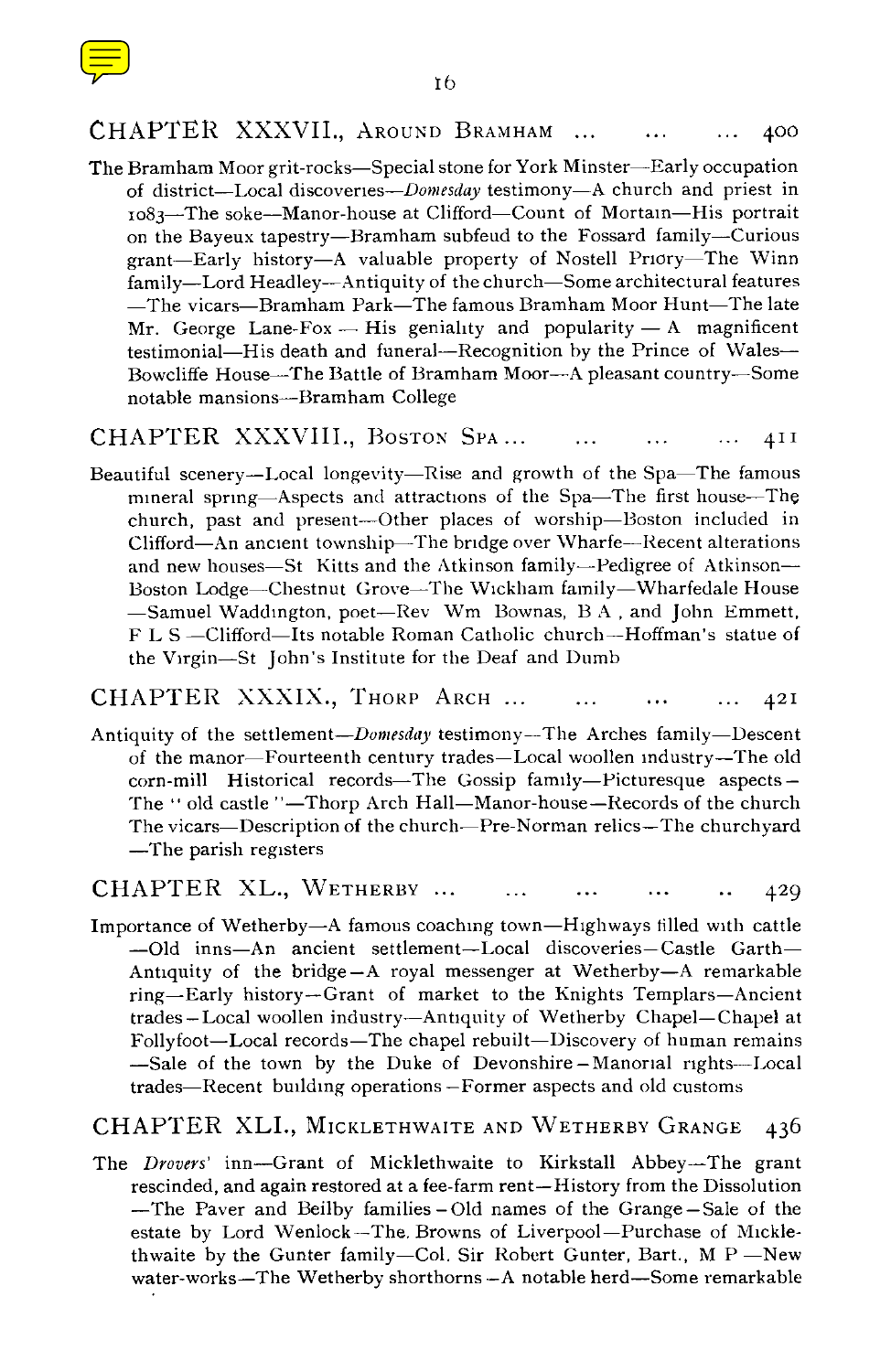## CHAPTER XLII., COLLINGHAM ... ... ... ... 443

" Dalton Parlours "–A Roman villa–Local finds–Apsidal buildings–Roman Christianity-Evidences of local coins, &c -An early Saxon settlement-The story of King Oswin–His 7th century memorial-cross at Collingham– Site of monastery–A Norman cross– Early history of Collingham–The church–Its appropriation in 1258–Description of the fabric–Restoration in 1898–Further discoveries–Local memorials–The churchyard, a burial site since the 7th century

### CHAPTER XLIII., BARDSEY 451

An ancient settlement–The Castle Hill–Discoveries on the site–Formerly an island – The name of Bardsey –  $Domesday$  evidence – Early history – Monastic property–Later history–Appropriation of the church–Description of the church–Some curious features–The tower comparison with St Mary's church, Bishophill, York–Memorials in the church–Antiquity of the registers--Local families–Congreve, the dramatist, a native of Bardsey– The old Town Books

CHAPTER XLIV., ABOUT EAST KEswIcK AND WIKE ... 459

 $\Lambda$  sunny site–Early history of the manor–Local monastic possessions–The old Hall–Places of worship–The Society of Friends–Local pastimes–Good roads–Wike school–A famous find of ancient coins

CHAPTER XLV., HAREWOOD... ... ... ... ... ... 463

- Rural charm of Harewood–An illustrious record–Antiquity of Harewood– Meaning of the name–Harewood a Danish *mint–Domesday* evidence–A large parish–Grant to the Romilles–Descent of the manor–Market-charter  $-$ The Rythers and Redmans–Pedigree of Redman–The Gascoigne family –Gawthorpe Hall–Chief Justice Gascoigne–Subsequent owners of Harewood–The Lascelles family–Harewood House –Royal visits
- CHAPTER XLVI., THE CASTLE, CHURCH, AND VILLAGE OF HAREWOOD ... ... ... ... ... ... 474
- Origin of the Castle–License to fortify it–Arms of Aldburgh and Balliol– Description of the castle–Its last occupants–Its destruction by Cromwell erroneous–The parish church–Its dedication –Historical records of the church–Omissions in Torre's list of vicars–The Rev Richard Hale, M.A –Description of the church–Its unique collection of effigied monuments– Ancient armorial bearings in the church–The late Lord Harewood –The village.

CHAPTER XLVII., AROUND WEETON ... ... ... 483

Weardley–Rawdon Hill–Harewood Bridge–The old *Ship* inn–Township of Dunkeswick–Rougemont–Helthwaite Hill and the Maude family–Pedigree of Maude, Barons de Montalt–Weeton–Old families–Name of Weeton – Touhouse in Harewood Park–Weeton church–Almscliff Crags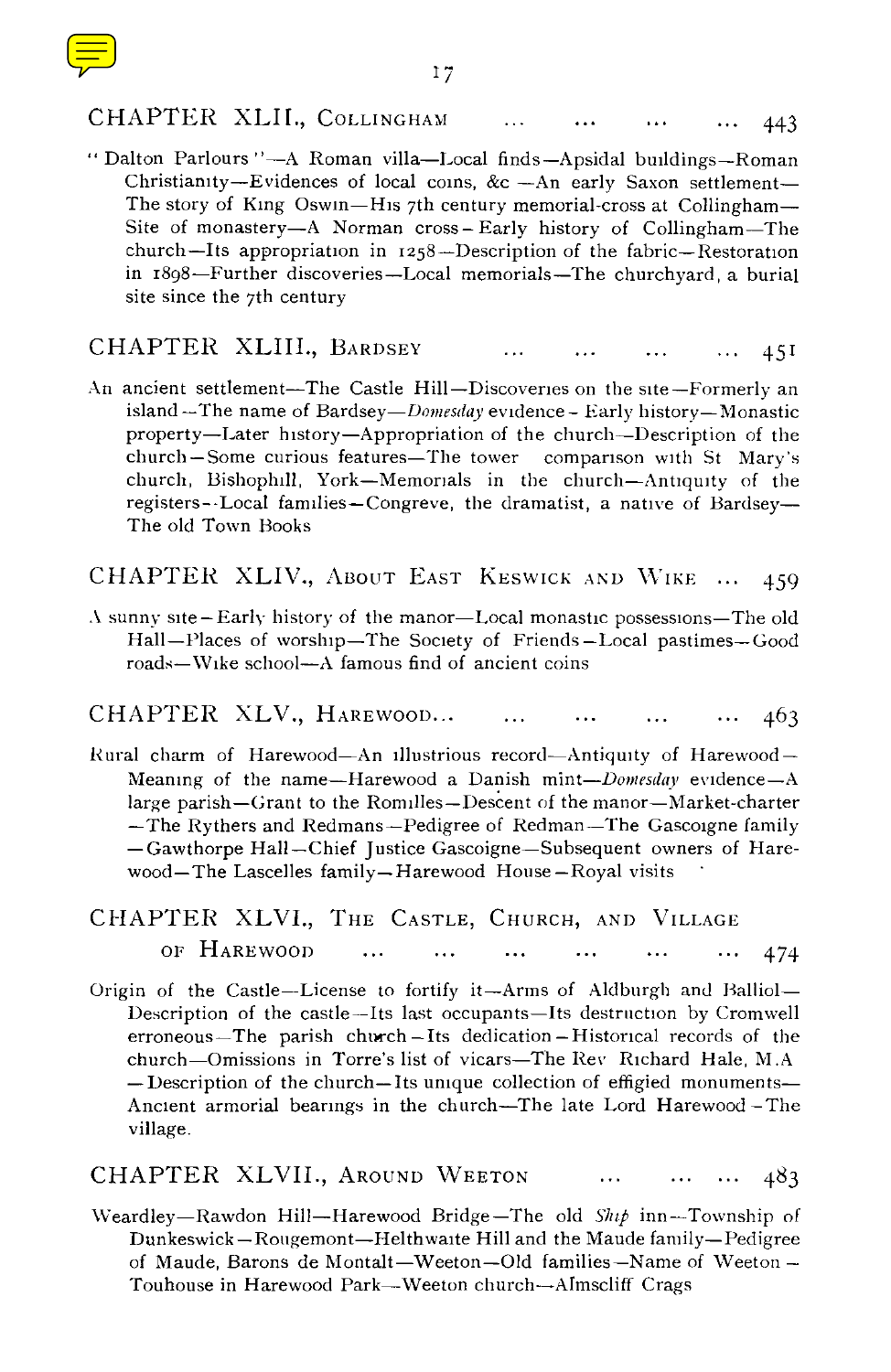

### CHAPTER XLVIII., ABOUT ARTHINGTON ... ... ... 487

A charming landscape-An early settlement-Domesday record--The Count of Mortain - Paganel family, and their local benefactions to the monasteries-Descent of the manors of Adel and Arthington-Holy Trinity Priory, York -Mediæval hospitality-Rise of freeholders-Local family of Arthington-Nunnery at Arthington-Its local possessions-The Creskeld family-Pedigree of Arthington- Arms of Arthington-Worsley family connections-Purchase of Arthington by the Sheepshanks-Arthington Hall and Church-Site of the Nunnery granted to Cranmer-The Nunnery buildings-Plan and description of the establishment- Local remains-The Nunnery house and local families

### CHAPTER XLIX., CRESKELD 499  $\cdots$  $\ddotsc$  $\cdots$

Antiquity of Creskeld-Meaning of the name-Family of Creskeld-The De Bingleys at Creskeld-Notes from the Wentworth MSS -Local possessions of Kirkstall Abbey-The Goldsborough family-Early ironworks at Creskeld - The manor at the Dissolution-A family dispute-Destruction of Goldsborough Hall -Sale of Creskeld, &c , to the Wentworths-Bond-tenants and old customs -The Atkinson family-Conveyance of Creskeld to the Thornhills-Its purchase by William Rhodes-The Rhodes and Darwin families-Pedigree of Rhodes-Mr Francis Darwin,  $P$ -Antiquity of Creskeld manor-house- The present Hall and Chapel-The Park.

### INDEX OF PEDIGREES.

*Pages*

|                                                    |                      |                      |                      |                      | $1 \, \mu$ g v $3$ |
|----------------------------------------------------|----------------------|----------------------|----------------------|----------------------|--------------------|
| RYDER, OF HARROWBY<br>$\sim$<br>. .                | . .                  | . .                  | $\ddotsc$            | $\ddot{\phantom{0}}$ | $72 - 73$          |
| HOLDEN, OF NUN APPLETON<br>. .                     | $\ddot{\phantom{0}}$ | . .                  | $\ddot{\phantom{1}}$ | $\ddot{\phantom{1}}$ | 152                |
| FAIRFAX, OF BOLTON PERCY, &C.                      | $\cdot$ .            | $\ddotsc$            | $\ddot{\phantom{1}}$ | . .                  | 169                |
| PERCY, OF TADCASTER, &C.<br>$\ddot{\phantom{0}}$   | . .                  | . .                  | . .                  | . .                  | 242                |
| BATTY AND TUKE, OF TADCASTER, &C.                  | $\ddot{\phantom{0}}$ | $\cdot$ $\cdot$      | . .                  | . .                  | 293                |
| BELLHOUSE, OF LEEDS, TADCASTER, &C.                | $\ddot{\phantom{0}}$ | . .                  | $\ddot{\phantom{0}}$ | $\ddot{\phantom{0}}$ | 297                |
| STAPLETON, OF WIGHILL<br>. .                       | . .                  | $\ddot{\phantom{1}}$ | $\ddot{\phantom{0}}$ | $\ddot{\phantom{1}}$ | 335                |
| SAXON KINGS OF NORTHUMBRIA<br>$\ddot{\phantom{0}}$ | $\ddot{\phantom{0}}$ | . .                  | $\ddot{\phantom{0}}$ | $\ddot{\phantom{1}}$ | $^{\prime}$ 346    |
| <b>BISHOP OGLETHORPE</b><br>$\ddot{\phantom{a}}$   | $\cdot$ $\cdot$      | $\ddot{\phantom{0}}$ | $\cdot$ .            | $\ddot{\phantom{0}}$ | 381                |
| OGLETHORPE, OF OGLETHORPE<br>$\ddot{\phantom{0}}$  | $\ddot{\phantom{0}}$ | $\ddotsc$            | $\ddot{\phantom{1}}$ | $\ddot{\phantom{0}}$ | 382                |
| ATKINSON, OF THORP ARCH<br>$\ddot{\phantom{a}}$    | . .                  | $\ddot{\phantom{1}}$ | $\ddot{\phantom{1}}$ | $\ddot{\phantom{1}}$ | 416-17             |
| EARLY LORDS OF HAREWOOD<br>$\ddot{\phantom{a}}$    | $\ddot{\phantom{0}}$ | $\ddot{\phantom{1}}$ | $\cdot$ .            | $\ddot{\phantom{0}}$ | 462                |
| REDMAN, OF LEVENS AND HAREWOOD                     | . .                  | $\cdot$ .            | $\ddot{\phantom{0}}$ | . .                  | $470 - I$          |
| MAWDE OR MAUDE, OF HELTHWAITE                      | $\ddot{\phantom{0}}$ | . .                  | $\cdot$ .            | . .                  | 485                |
| ARTHINGTON, OF ARTHINGTON                          | $\ddot{\phantom{0}}$ | $\cdot$ $\cdot$      | . .                  | $\ddot{\phantom{0}}$ | $493 - 5$          |
| RHODES OF MENSTON AND BRAMHOPE                     | . .                  | $\ddot{\phantom{0}}$ | $\ddot{\phantom{0}}$ | $\ddot{\phantom{a}}$ | 507                |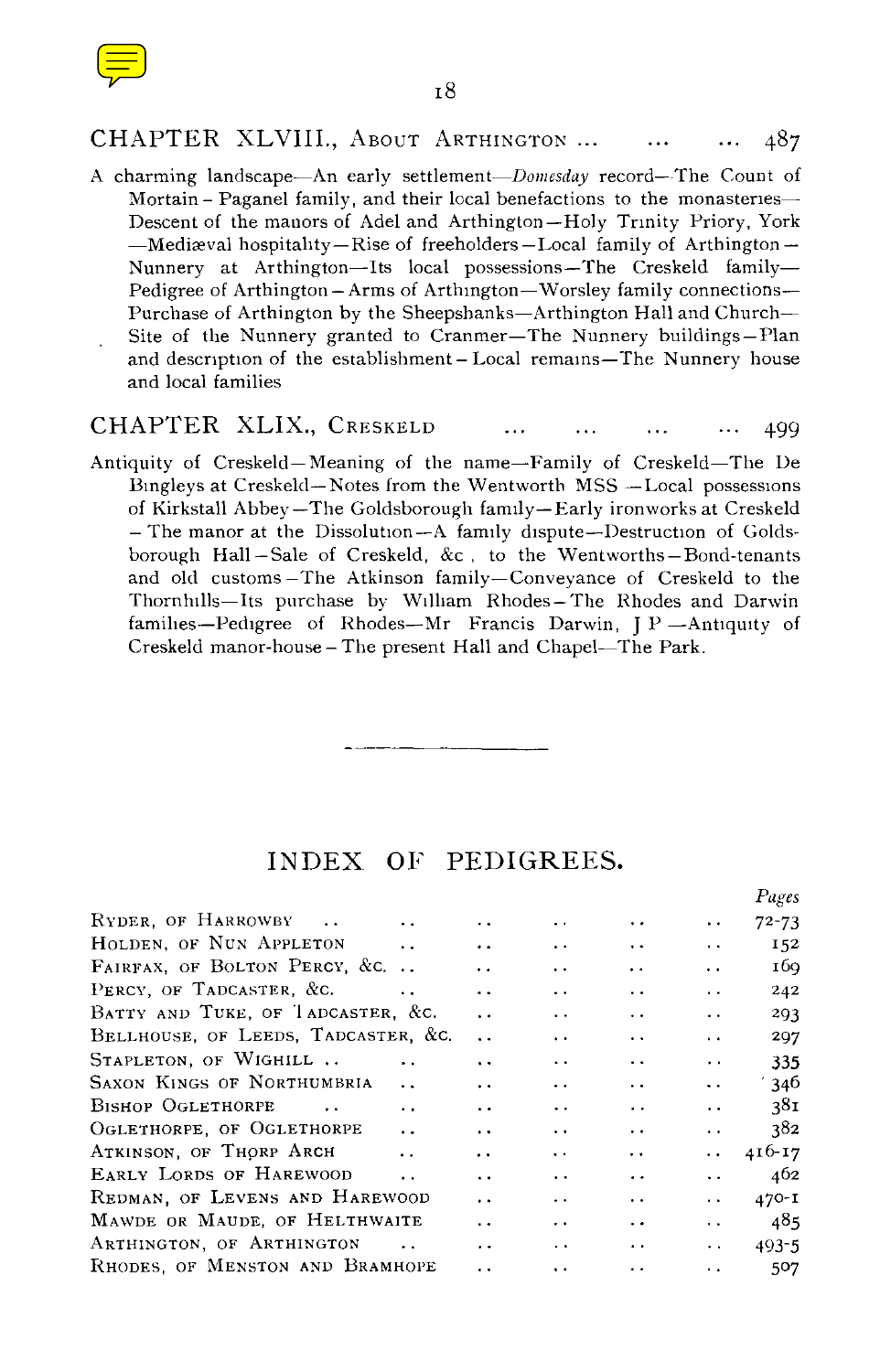

# LIST OF ILLUSTRATIONS.

 $\overline{\phantom{a}}$ FULL PAGE VIEWS.

IN THE LARGE PAPER EDITION ONLY

Engraved for this work from the original supplied by

| Harewood House and Park a Century ago,                    |                      |                                         |                      |              |
|-----------------------------------------------------------|----------------------|-----------------------------------------|----------------------|--------------|
| drawn by $\parallel$ M W Turner, R A                      |                      |                                         |                      | Frontispiece |
|                                                           |                      | IN BOTH EDITIONS FULL PAGE VIEWS.       |                      | Face page    |
| Cawood two Centuries Ago<br>$\sim$                        |                      |                                         |                      | 25           |
| Progress of Cardinal Wolsey                               | . .                  |                                         |                      | 35           |
| Cawood Castle Gateway, east front                         | $\ddot{\phantom{a}}$ | $Geo F$ Jones, $F$ R I B $A$ , Malton   |                      | 41           |
| Cawood Castle Gateway<br>$\sim$ $\sim$                    | $\ddot{\phantom{0}}$ |                                         | . .                  | 43           |
| Cawood Church<br>$\sim$ $\sim$<br>$\ddot{\phantom{0}}$    | . .                  |                                         | . .                  | 45           |
| Monument to Archbishop Mountaigne                         |                      |                                         | $\ddot{\phantom{0}}$ | 50           |
| Ryther Church before Restoration                          | $\ddot{\phantom{0}}$ | $Rev A T Field, MA$ , Ryther            |                      | 77           |
| Church Fenton Church<br>$\sim$ 100 $\sim$ 100 $\sim$      | $\ddot{\phantom{0}}$ | George F. Jones, Malton                 | . .                  | 97           |
| Old Cottages, Bolton Percy                                | $\ddot{\phantom{0}}$ | George Hepworth, Brighouse              | $\ddot{\phantom{0}}$ | 105          |
| Bolton Percy Church<br>$\sim$ $\sim$                      | . .                  | J Norton Dickons, Bradford              | τ.                   | 121          |
| Interior of Bolton Percy Church                           | ٠.                   | Do                                      | . .                  | 125          |
| Ancient Tithe Barn, Bolton Percy                          | $\ddot{\phantom{0}}$ | George Hepworth, Brighouse              | . .                  | 135          |
| Rt Rev R J. Crosthwaite, D D, Bishop                      |                      |                                         |                      |              |
| of Beverley<br>$\ddot{\phantom{a}}$<br>$\sim$             | $\ddotsc$            | Debenham & $Co$ , York                  | $\ddot{\phantom{0}}$ | 137          |
| Nun Appleton Hall                                         | $\ddot{\phantom{0}}$ | Sir Angus Holden, Bart., M.P            | . .                  | 139          |
| Sir Angus Holden, Bart, M P.                              | $\ddot{\phantom{0}}$ | $Elliott \& Fry, London$                | . .                  | 151          |
| Rt Hon John, Eleventh Lord Fairfax                        |                      | Rt Hon Lord Fairfax                     | . .                  | 171          |
| Kirkby Wharfe<br>and the contract of the con-             | $\ddot{\phantom{0}}$ | Debenham & $Co.$ , York                 | ٠.                   | 177          |
| Ancient Cross, Kirkby Wharfe Church                       |                      | Do.                                     | ٠.                   | 179          |
| Kirkby Wharfe Church<br><b>Contractor</b>                 | . .                  | Duncan & Lewin, York                    | . .                  | 188          |
| Grimston Park<br>$\ddotsc$<br>$\ddot{\phantom{0}}$        | . .                  | George F. Jones, Malton                 | μ.                   | 193          |
| Rt. Hon Albert, Lord Londesborough                        |                      | Earl of Londesborough                   | . .                  | 197          |
| John Fielden, Esq<br>$\ddot{\phantom{a}}$ .               | $\ddot{\phantom{0}}$ | A Bassano, London<br>$\sim$             | . .                  | 199          |
| Ulleskelf<br>$\mathbf{r}$<br>$\ddotsc$<br>н.              | $\ddot{\phantom{a}}$ | Debenham $\&$ Co, York                  | $\ddot{\phantom{1}}$ | 203          |
| Bronze Celts found near Ulleskelf                         | $\ddot{\phantom{a}}$ | J Norton Dickons, Bradford              | . .                  | 204          |
| Castle Hill and Prehistoric Mounds,                       |                      |                                         |                      |              |
| Tadcaster<br>$\ddot{\phantom{a}}$<br>$\ddot{\phantom{a}}$ | . .                  | J H Hull, M.P.S, Tadcaster              | . .                  | 229          |
| Tadcaster Church<br>$\sim$ .<br>$\sim$ $\sim$             | $\ddot{\phantom{0}}$ | George F Jones, Malton                  | $\ddot{\phantom{a}}$ | 265          |
| Toulston Lodge<br>$\sim 100$ km s $^{-1}$                 | $\ddot{\phantom{0}}$ | $H. H.$ Riley-Smith, $I.P.$ , Tadcaster |                      | 311          |
| Pedigree of Stapleton, of Wighill                         | $\ddot{\phantom{a}}$ | Miss Stapylton, London                  | $\ddot{\phantom{1}}$ | 335          |
| Healaugh Church<br>and the state                          | $\sim$ $\sim$        | Duncan & Lewin, York                    | $\ddotsc$            | 349          |
| Norman Doorway, Healaugh Church                           |                      | Do                                      | $\ddot{\phantom{0}}$ | 353          |
| The old Manor Farm, Healaugh                              | $\ddotsc$            | Miss Cooke, Healaugh                    | . .                  | 359          |

19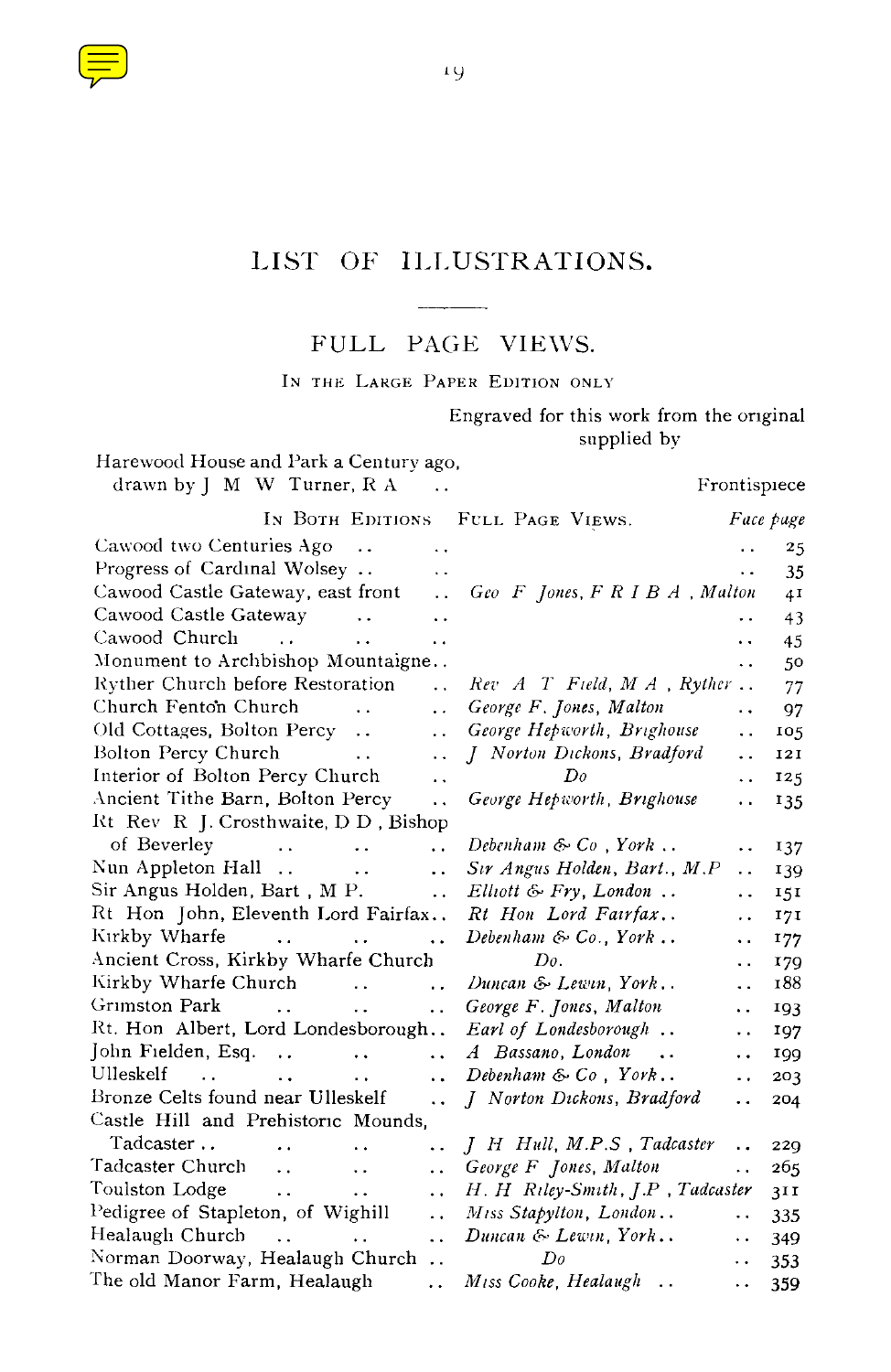| and the state of the state of the state of the state of the state of the state of the state of the state of th                                                                                                                            |    |
|-------------------------------------------------------------------------------------------------------------------------------------------------------------------------------------------------------------------------------------------|----|
| and the state of the state of the state of the state of the state of the state of the state of the state of th<br>$\mathcal{L}(\mathcal{L})$ and $\mathcal{L}(\mathcal{L})$ and $\mathcal{L}(\mathcal{L})$ and $\mathcal{L}(\mathcal{L})$ |    |
| <b>Contract Contract Contract Contract Contract Contract Contract Contract Contract Contract Contract Contract Co</b><br>the contract of the contract of                                                                                  | ۰, |
|                                                                                                                                                                                                                                           |    |

| Newton Kyme Church                                                  | Do.<br>Alberta Contractor | $\cdot$ 370  |
|---------------------------------------------------------------------|---------------------------|--------------|
| Norman Doorway, Synningthwaite  Duncan & Lewin, York                |                           | $-397$       |
| Robert, Count of Mortain, A D 1086 . G. Bell & Sons, London         |                           | $\cdot$ 40I  |
|                                                                     | Percy Bownas, Boston Spa  | $\cdots$ 407 |
| The Bridge, Boston Spa and Thorp Arch,                              |                           |              |
|                                                                     | Do.                       | $\cdots$ 4II |
| Thorp Arch Church in 1840  William F Atkinson, Ilkley               |                           | $\cdots$ 421 |
| Col. Sir Robert Gunter, Bart, M.P.  W. D. Brigham, Scarbro'         |                           | $\cdots$ 440 |
| Plan of Roman Villa near Collingham $F. W$ Dalby, Compton           |                           | $-444$       |
| Ancient Crosses, Collingham Church  Dr J H. Whitham, Boston Spa 448 |                           |              |
| Arms formerly in the Church and Castle                              |                           |              |
| at Harewood<br>$\ddot{\phantom{a}}$                                 | . .                       | 463          |
| Francis Darwin, Esq<br>$\mathbf{r}$ , $\mathbf{r}$ , $\mathbf{r}$   | Whyte, Inverness          | $\cdot$ 499  |
| Creskeld Hall<br>. .                                                | Francıs Darwın, Creskeld  | - 508        |
|                                                                     |                           |              |

### OTHER ILLUSTRATIONS

| Cardinal Wolsey<br>$\ddot{\phantom{0}}$<br>. .                                                                                                  | 38                                                                                                                                     |
|-------------------------------------------------------------------------------------------------------------------------------------------------|----------------------------------------------------------------------------------------------------------------------------------------|
| Interior of Cawood Church<br>$\ddot{\phantom{0}}$                                                                                               | Rev. B. E. Wake, M. A. Cawood<br>48                                                                                                    |
| Seal of Archbishop Kemp<br>$\ddot{\phantom{0}}$                                                                                                 | 57                                                                                                                                     |
| Arms of Ryder, of Harrowby<br>$\ddot{\phantom{a}}$                                                                                              | Rev A. G. Dudley Ryder, M A<br>72                                                                                                      |
| Altar-tomb in Ryther Church<br>$\ddot{\phantom{a}}$                                                                                             | Rev. A. T. Field, M. A., Ryther<br>80                                                                                                  |
| Tomb of Sir William Ryther in Ryther                                                                                                            |                                                                                                                                        |
| Church<br>and the state of the state<br>$\mathbf{r}$ , and $\mathbf{r}$ , and $\mathbf{r}$                                                      | Do<br>8 <sub>T</sub>                                                                                                                   |
| Ryther Church after the Restoration in                                                                                                          |                                                                                                                                        |
| 1898<br>the contract of the contract of the contract of the contract of the contract of the contract of the contract of<br>$\ddot{\phantom{a}}$ | Do<br>83                                                                                                                               |
| Rev. William Sibthorpe Cole, M A                                                                                                                | Rev E Maule Cole, M A, Wetwang<br>86                                                                                                   |
| Female Effigy in Church Fenton Church                                                                                                           | 99<br>. .                                                                                                                              |
| East End of Church Fenton Church                                                                                                                | George F Jones, Malton<br>100<br>. .                                                                                                   |
| Base of Cross, Church Fenton<br>$\ddot{\phantom{0}}$                                                                                            | 103<br>. .                                                                                                                             |
| George Villiers, Duke of Buckingham                                                                                                             | II2<br>$\ddot{\phantom{0}}$                                                                                                            |
| Sedilia and Piscina, Bolton Percy                                                                                                               |                                                                                                                                        |
| $Church$ .<br>. .                                                                                                                               | 127<br>. .<br>٠                                                                                                                        |
| Lord Fairfax's Chair<br>$\ddot{\phantom{a}}$<br>$\ddot{\phantom{0}}$                                                                            | 153<br>. .                                                                                                                             |
| Steeton Hall<br>$\mathbf{L}$<br>$\ddot{\phantom{a}}$<br>$\ddot{\phantom{a}}$                                                                    | 160<br>. .                                                                                                                             |
| Greenaway Court, Virginia<br>$\ddot{\phantom{a}}$<br>. .                                                                                        | 17I<br>. .                                                                                                                             |
| The old Church, Bilbrough<br>$\ddot{\phantom{0}}$                                                                                               | Mr Wright, Bilbrough<br>173<br>$\ddot{\phantom{1}}$                                                                                    |
| The First Earl of Londesborough<br>$\ddot{\phantom{0}}$                                                                                         | Rev Canon Wilton, M A<br>198<br>. .                                                                                                    |
| Towton Hall two centuries ago<br>$\ddot{\phantom{a}}$                                                                                           | The British Museum<br>$\ddot{\phantom{a}}$<br>212<br>$\ddot{\phantom{1}}$                                                              |
| Battle-axe from Towton Field<br>$\ddot{\phantom{a}}$                                                                                            | His Grace the Duke of Northumber-                                                                                                      |
|                                                                                                                                                 | land<br>216<br>$\mathbf{a} \cdot \mathbf{a} = \mathbf{a} \cdot \mathbf{a}$ . The $\mathbf{a} \cdot \mathbf{a}$<br>$\ddot{\phantom{a}}$ |
| Becca Hall, near Aberford                                                                                                                       | Percy Bownas, Boston Spa<br>227<br>$\ddot{\phantom{0}}$                                                                                |
| Remarkable Ringed Celt found near                                                                                                               |                                                                                                                                        |
| Tadcaster<br><b><i>Committee State State State State</i></b><br>$\ddotsc$                                                                       | 234                                                                                                                                    |
| Roman Christian Lamp, formerly at                                                                                                               |                                                                                                                                        |
| Grimston Park                                                                                                                                   | 238<br>. .                                                                                                                             |
| $\ddotsc$                                                                                                                                       | 245<br>. .                                                                                                                             |
| Tadcaster Church before 1875<br>$\ddot{\phantom{a}}$                                                                                            | Miss Bellhouse, Roundhay<br>272<br>. .                                                                                                 |
| Cross-slab at Tadcaster<br>$\sim$ 100 $\sim$ 100 $\sim$<br>. .                                                                                  | 284<br>$\ddot{\phantom{0}}$                                                                                                            |
| Old Sunday School, Tadcaster<br>. .                                                                                                             | 288<br>$\ddot{\phantom{0}}$                                                                                                            |
| The "Ark," Tadcaster<br>$\ddot{\phantom{0}}$<br>. .                                                                                             | Miss Bellhouse, Roundhay<br>302<br>. .                                                                                                 |